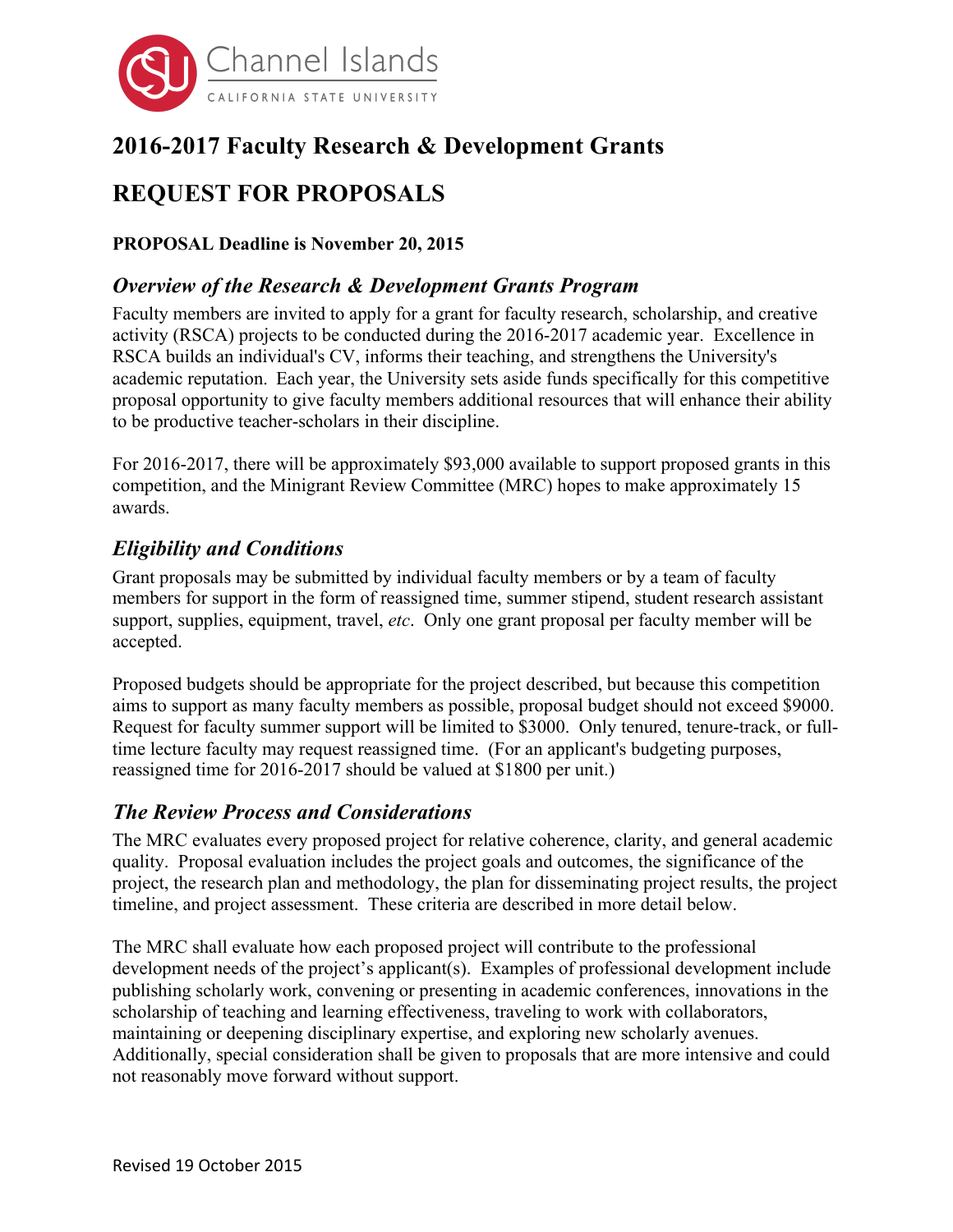The MRC shall carefully consider the status of each grant writer (lecturer, probationary, or tenured faculty member) and strive to achieve a reasonable balance across statuses as it establishes a final ranking of proposals. Special consideration may be given to probationary faculty. With the exception of probationary faculty, faculty shall be given lower priority for an award if they were granted a minigrant for 2015-2016.

Minigrant proposals are encouraged to lay groundwork for the pursuit of funds from external sponsors. Those interested in pursuing external grant funding should work with the Research and Sponsored Programs pre-award staff to identify opportunities that align with their interests.

Applicants are both encouraged to write for a general audience (reviewers) and to write for a scholarly audience (their disciplinary peers).

### *Review Criteria*

Because every discipline has its own standards for scholarship and teaching, reviewers will make every effort to take disciplinary context into consideration when they evaluate a proposal. Each proposal will be reviewed on the basis of criteria that express the intent of Senate Policy 11-14. These criteria are:

- *Project goals and outcomes*: The proposal clearly describes the focus of the project (*e.g.*, research problem, objective), sets clear goals and outcomes, and it explains the steps that will be taken to realize project goals.
- *Research plan and methodology*: The proposal conveys a complete and well thought-out plan for the project that describes the activities of all individuals involved in the project. Depending on the scope of the proposal, this section may consider data collection methods (*e.g.*, interviews, sampling protocols), compliance requirements (*e.g.*, IRB), and data analysis. If support is requested for a student research assistant, the proposal must also include a description of their role and how the faculty member(s) will provide them mentoring or management.
- *Professional development benefits for faculty*: The proposed makes clear how the project will advance each individual applicant's research, scholarship, and creative activity. The proposal discusses whether the applicant(s) intend to pursue external funding and identifies which courses of external funding are likely to be pursued. If a team of faculty members is involved in the project, the benefits for each team member should be addressed separately.
- *Dissemination plan*: The level and type of dissemination is appropriate for the project, its goals, and its outcomes.
- *Project timeline*: The project goals and objectives are attainable within the timeline of the proposal.
- *Project assessment*: The proposal describes how the product(s) of the project will be assessed and evaluated to determine the degree of success achieved. For instance, project products or outcomes will be identified.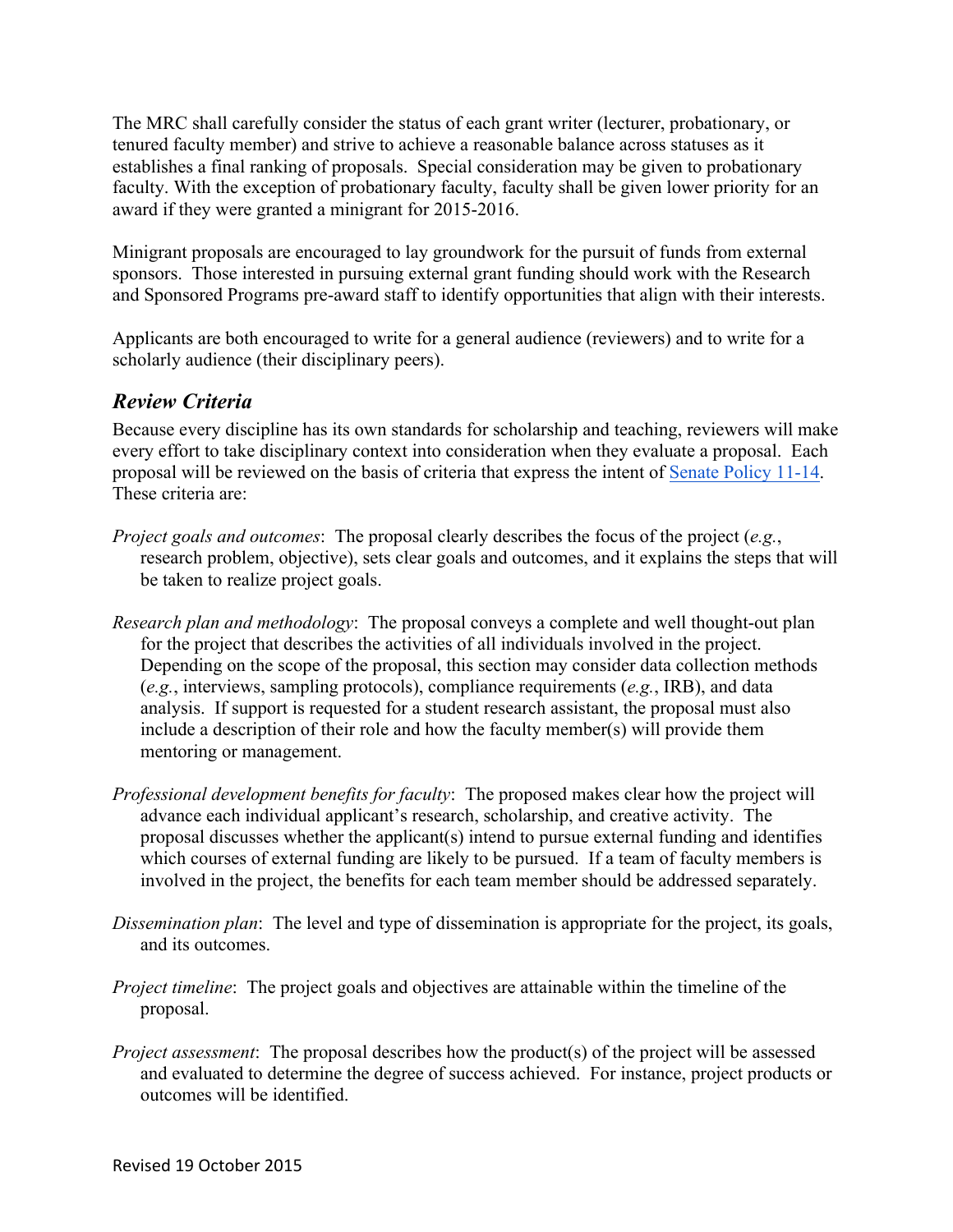*Budget*: The proposed budget is reasonable in the context of the project description, and the project costs are necessary to achieve project goals and outcomes.

Once award decisions have been announced, all applicants will receive written reviews from the MRC that include what the committee regarded as strengths and weaknesses of the proposal. A list of awards made will be posted to the minigrant program web page.

## *Proposal Requirements*

Proposal documents should be prepared using a word processor and should use single-spaced text in a font size no smaller than 12 point. A font should be chosen that is easy for a reviewer to read. The MRC suggests Times New Roman, Palatino, or Computer Modern fonts. Page margins (top, bottom, left, and right) should be no smaller than 1 inch, and pages must be numbered.

Each proposal package should consist of the elements described below. If an applicant has received a minigrant in the past five years, the applicant should also include a copy of the postproject report submitted upon the completion of each of those minigrants. No report on minigrants awarded for 2015-2016 will be required.

#### **Proposal Summary (250 words)**

The Project Summary outlines the proposed project in a way that is suitable for sharing independently of other proposal components. This summary should be no longer than a halfpage and be appropriate for publication on the CI web page. This summary should be the first section in the Proposal Narrative (described below). The applicant will also separately submit the text of this summary as part of the online application.

#### **Proposal Narrative (2-4 pages)**

The proposal narrative should include sections, starting with the Proposal Summary, that target the categories that will be used to review the proposal, *e.g.*, project goals and outcomes, significance of the research or creative project, research plan and methodology, dissemination plan, and project assessment.

#### **Proposal Budget (1 page)**

The budget page should include an itemized statement of expected costs of the project and a subtotal of those costs along with a subtotal for reassigned time if requested. All costs should be listed and their use described and justified. The need for reassigned time should be justified separately, and the applicant should specify when they would like the reassigned time granted (Fall or Spring). Requests for three units of reassigned time are normal. Requests for six units of reassigned time are allowed, but very rarely granted.

Funds will be available on 1 July 2016 and must be spent by 20 June 2017. Due to general fund spending constrains that are tied to the fiscal year, summer stipends may only be available for work in July 2016 or in June 2017. Please budget accordingly. Instructions on using funds will be sent to PIs and Program Analysts in June 2016.